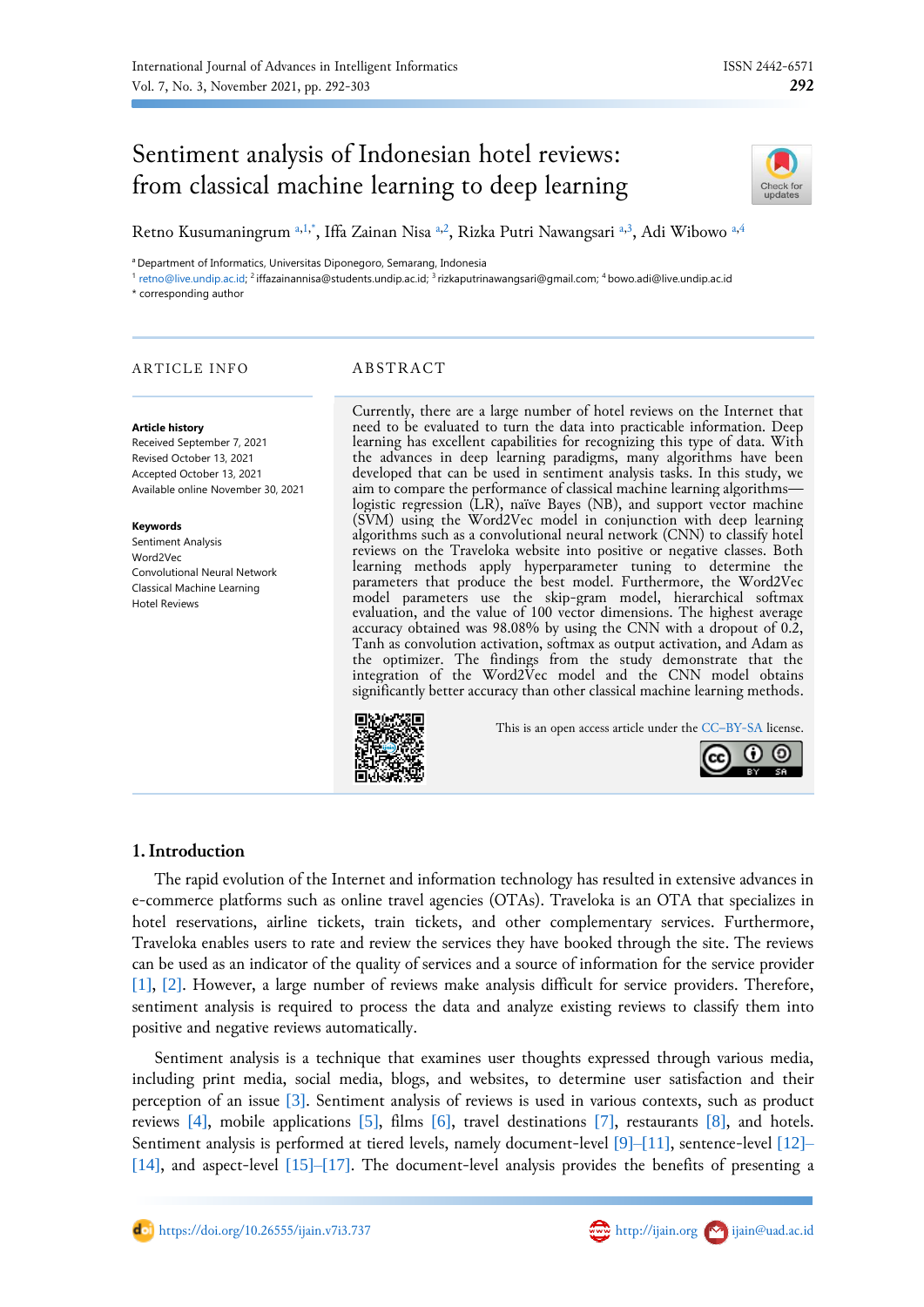comprehensive polarity and evaluating a larger amount of material [\[18\]](#page-10-6). As a result, we investigate the sentiment analysis model of hotel reviews at the document level.

Most sentiment analysis studies use English as the target language. However, as Indonesian and English have different syntax, it is important to understand how utilizing Indonesian in hotel reviews affects the reader. There have been numerous studies on sentiment analysis of texts in the Indonesian language. The majority of these studies use classical machine learning techniques such as naïve bayes (NB) [\[13\]](#page-10-1)[\[19\]](#page-10-7)[–](#page-10-8)[\[21\],](#page-10-9) logistic regression (LR) [\[19\],](#page-10-7) k-nearest neighbors (KNN) [\[20\],](#page-10-8) maximum entropy (MaxEnt) [\[21\],](#page-10-9) and support vector machine (SVM)  $[19]$ [–](#page-10-8)[\[21\].](#page-10-9) The NB model outperformed KNN and SVM in the personality classification task conducted by [\[20\].](#page-10-8) However, by applying the synthetic minority oversampling technique (SMOTE) in each class, LR was transformed into a superior model with a g-mean score of 81.65% [\[19\].](#page-10-7) SMOTE can overcome unequal-dataset problems. Moreover, it is challenging to choose a specific feature extraction to include in a given model using classical machinelearning methods. The model generates imperfect results if features are missing or incomplete and causes problems if there are too many features [\[11\].](#page-9-10)

While deep learning generally performs appropriately for a large set of data, it is not effective when the dataset is small. A CNN was used as the deep learning approach in sentiment analysis of the Indonesian language [\[22\]](#page-10-10), [\[23\]](#page-10-11). In comparison to long short-term memory (LSTM), gated recurrent unit (GRU), and recurrent neural network (RNN) algorithms, the CNN model can locate important features from the varied meanings of the word and has a faster computing time [\[24\]](#page-10-12).

When examining an object's properties, unique attributes that can be referred to as features are given. Both classical and deep learning methods are unable to analyze input data in the form of text or strings, necessitating the use of numbers as inputs [\[11\]](#page-9-10). If the received object is a string or text, feature extraction is required to turn the text into vectors that represent a word, especially in the word embedding process.

Word2Vec is an alternative method for generating vector spaces from a corpus. One of the most significant advantages of the Word2Vec model is that it represents characteristics as dense vectors rather than sparse ones that allow it to overcome the problem of synonyms and homonyms, which is common in natural language processing problems [\[25\]](#page-10-13). Based on research conducted by [\[25\]](#page-10-13), for Indonesian reviews, the Word2Vec model for sentiment analysis of hotel reviews shows the best accuracy in the skip-gram model architecture, hierarchical softmax for evaluation methods, and a value of 100 for vector dimensions. Therefore, based on previous research, this study aims to validate the efficacy of a CNN when compared to classical machine learning algorithms, such as LR, NB, and SVM, using the Word2Vec model.

# **2. Method**

This study is divided into five fundamental processes: data collection, preprocessing, word embedding, classification model generation, and performance evaluation. The process of classification model generation uses several classical machine learning and deep learning methods. The research methodology used in this study is shown in [Fig.](#page-2-0) 1.

# **2.1. Data Collection**

The data used in this study were obtained from the hotel review data of the Traveloka website. Reviews of hotels in several cities were crawled using Scrapy [\(https://scrapy.org\)](https://scrapy.org/) and Selenium [\(https://selenium-python.readthedocs.io\)](https://selenium-python.readthedocs.io/) libraries, and over 2500 hotel reviews of such crawled data were used in this study. These data were then manually labeled as positive and negative reviews, with a total of 1250 for each label. Data labeling is determined by considering the composition of positive and negative words in the review based on the document level. Some examples of labeled data are listed in [Table 1](#page-2-1).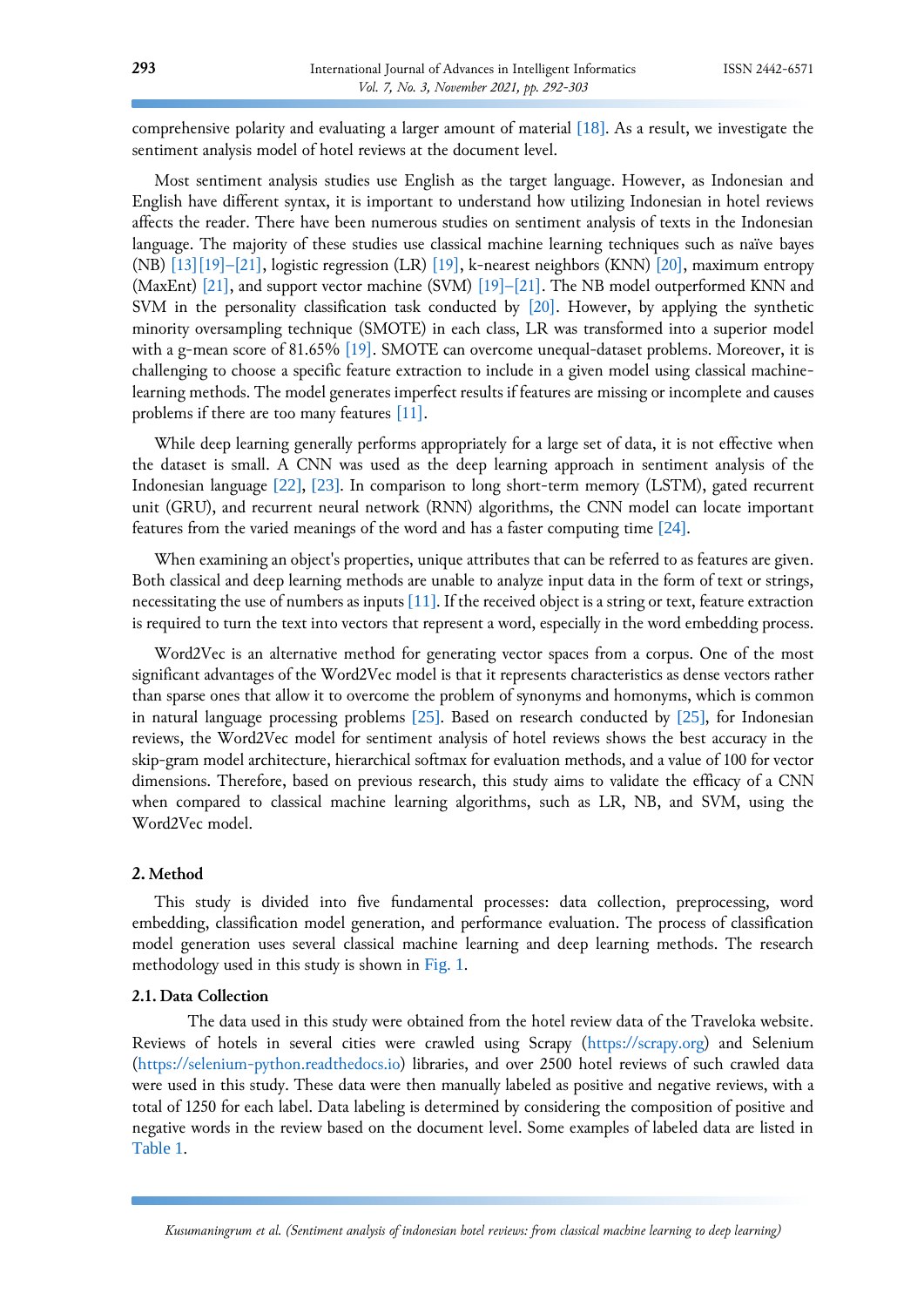<span id="page-2-0"></span>

**Fig. 1.** Research Methodology

**Table 1.** Examples of labeled data

<span id="page-2-1"></span>

| Review                                                                                                | Label    |
|-------------------------------------------------------------------------------------------------------|----------|
| The bed and pillows stink                                                                             | Negative |
| ("Tempat tidur dan bantalnya bau")                                                                    |          |
| WiFi and hot water are off, even though the conditions there are very cold                            |          |
| ("WiFi dan air panas mati, padahal kondisi disana sangat dingin")                                     | Negative |
| The atmosphere is cool, the facilities are ok, thank you, next time I will definitely come here again | Positive |
| ("Suasananya adem, fasilitas ok, thanks ya, next pasti kesini lagi")                                  |          |
| The service is okay, the view is ok, the rooms are ok, the location is a bit inside so prepare for    |          |
| food, especially if you bring children                                                                | Positive |
| ("Pelayanan oke, view ok, kamar ok, lokasi agak masuk ke dalam jadi persiapkan makanan apalagi klo    |          |
| membawa anak-anak")                                                                                   |          |

# **2.2 Preprocessing**

Preprocessing is the cleaning and preparation of the text for analysis [\[26\]](#page-10-14). Preprocessing in this study comprises case folding, tokenization, stop-word removal, stemming, and padding.

- a. Case folding is used to uniformize all of the text into a lowercase form to make processing easier [\[27\]](#page-10-15). In this study, the procedure used for converting all characters into lowercase letters is wellstructured and straightforward. There are no unstructured words or sentences that contain a mixture of lowercase and uppercase characters.
- b. The tokenization process eliminates punctuation, tags, emoticons, and numbers from each sentence to produce an array of words. Dots (.), commas (,), special characters (!), etc., are used to remove punctuation. While emoticons are included as symbols, numbers are removed, and each sentence is segmented into an array of words that are then stored.
- c. Stop-word removal is a process used to remove words that appear frequently but do not have a specific meaning [\[28\].](#page-11-0) The stop-word dictionary was stored in a flat-file with an extension (.txt) during the removal process. The list of words was obtained from [https://github.com/stopwordsiso/stopwords-](https://github.com/stopwordsiso/stopwords-id)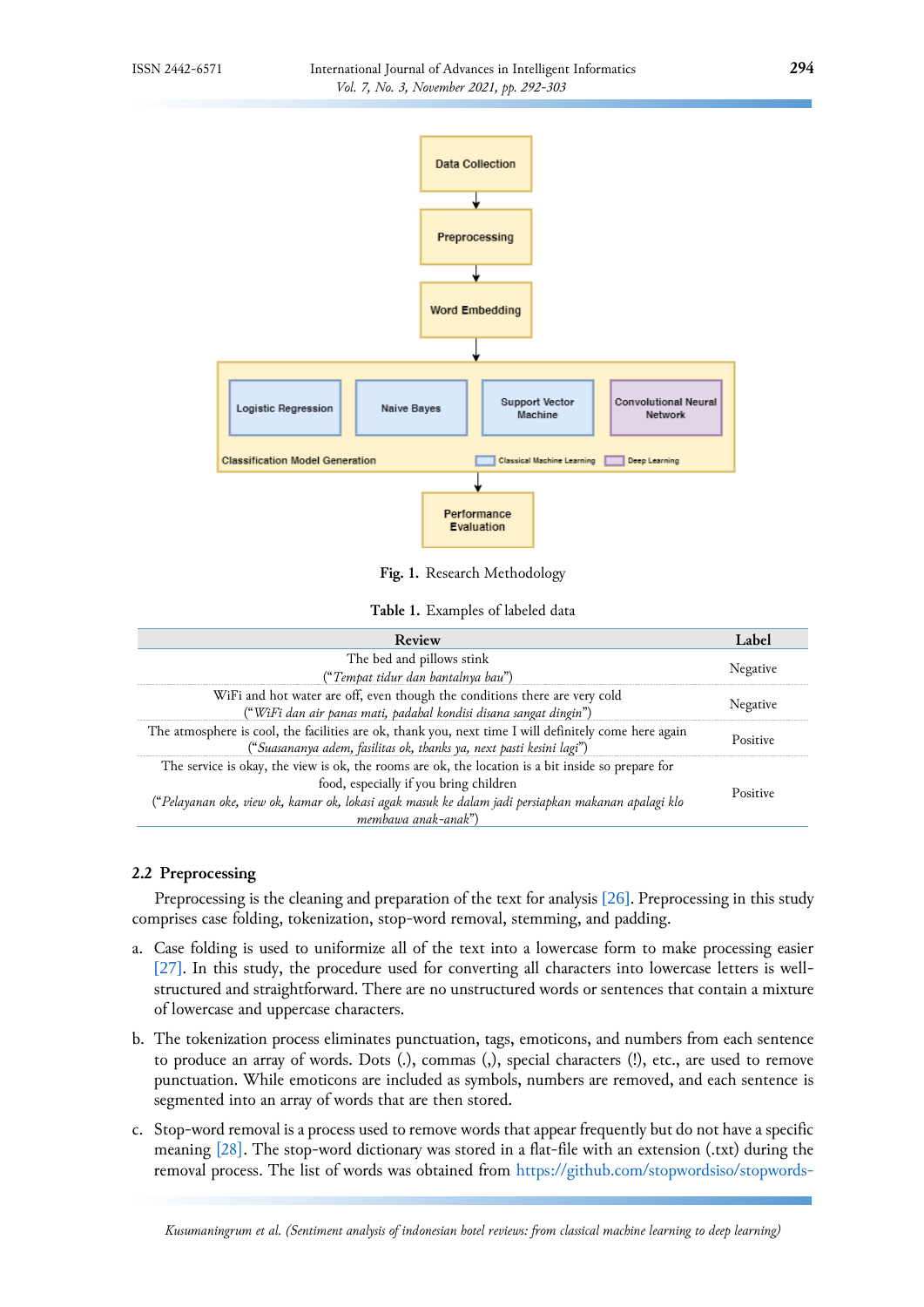[id.](https://github.com/stopwordsiso/stopwords-id) The stop-words dictionary in this application is adapted to the needs of the system while extracting information so that the information extraction process runs optimally.

- d. Stemming is the process of removing affixes to obtain a basic word. For example, the words 'offered', 'offering', and 'offer' will change to the basic form of 'offer' after going through the stemming process. In this study, a literature stemmer was used.
- e. The padding process adds the word "<PAD />" to all documents whose length is less than the maximum length of the longest document in the array of stemming results. The addition of the word "</ PAD>" ensures that all documents to be processed have the same length and facilitate the next process.

#### **2.3 Word Embedding Using Word2Vec Model**

To produce a bag of words (BoW), the repository is converted into a vector shape. To convert the bag of word representations into vectors, the Word2Vec model is used. This study uses the best Word2Vec model based on the research performed by [\[25\]](#page-10-13) using the following parameters: the skipgram architecture model, the hierarchical softmax evaluation method, and 100 vector dimensions.

#### **2.4 Classification Model Generation**

In this study, several classical machine learning and deep learning methods were applied. The classical machine learning methods used were Logistic Regression (LR), Naïve Bayes (NB), and Support Vector Machine (SVM), and the deep learning method used was a Convolutional Neural Network (CNN). LR is an algorithm derived from a linear regression-based approach for predicting probability-dependent variables. This method performs well for binary classification tasks [\[29\].](#page-11-1) A logistic function or sigmoid function is used in this method to map a predicted value to a probabilistic number between 0 and 1. The probability (p) of the review is determined as positive (+1) or negative class (-1) based on the input (x) and learn coefficient (w). This calculation involves exponential (e) raised to the power of the dot product of the transpose learn coefficient from each feature (h) in the given input.

The NB classifier is a classification that uses the probability method proposed by Thomas Bayes. This method is used to predict future opportunities based on past experience. Compared to other methods, although this method is relatively simple and effective, it is rather sensitive to feature selection [\[30\].](#page-11-2) The SVM, introduced by Vapnik, is a method used to create hyperplanes in certain dimensional spaces. The purpose of this method is to find the best hyperplane that provides the maximum margin distance [\[30\].](#page-11-2) CNNs are deep learning techniques that are typically used for classification, segmentation, and object detection. The CNN architecture used in this study is shown in [Fig. 2.](#page-3-0)

<span id="page-3-0"></span>

**Fig. 2.** CNN Architecture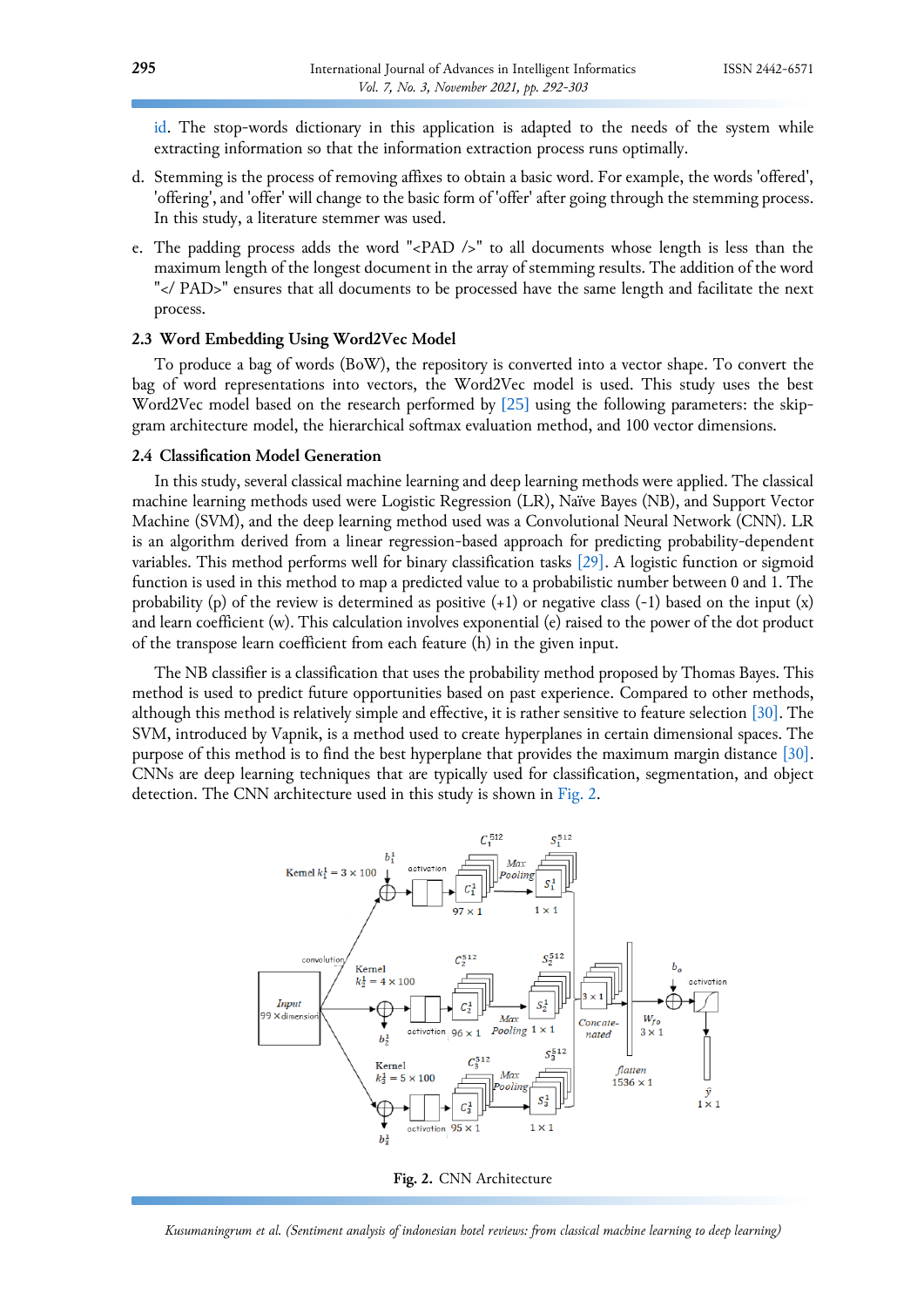The input of the CNN architecture is an array of BoW preprocessing results that have been processed using the Word2Vec model with a size of 99 × 100. Then, the input is processed in a convolution layer that uses the filter size =  $(3, 4, \text{ and } 5)$  and activation of the linear unit rectifier (ReLU) and tanh convolution, taking into consideration the combination of parameters being tested.  $\mathcal{C}_1^1$  is the result of the input that has been convoluted with a size filter of  $3 \times$  dimensions, resulting in a size of  $97 \times 1$  with a total of 512 features.  $\mathcal{C}_2^1$  is the result of a convoluted input with a 4 × dimension size filter, resulting in a size of 96  $\times$  1 with a total of 512 features.  $\overline{C_3^1}$  is the result of a convoluted input with a 5  $\times$  dimension size filter, resulting in a size of  $95 \times 1$  with a total of  $512$  features.

The results of  $c_1^1, c_2^1$ , and  $c_3^1$  are carried out by the pooling process with the max-pooling function and the size of the pool size,  $97 \times 1$ ,  $96 \times 1$ , and  $95 \times 1$ , respectively, to produce a  $1 \times 1$  matrix with 512 features. The result of the pooling layer is concatenated so that it measures  $3 \times 1$ , and the number of features is 512. The results of the concatenate are flattened such that the shape changes into a vector so that it can be processed in the fully connected layer. In the fully connected layer using dropout values of 0.2, 0.5, and 0.7, the activation of softmax and sigmoid output is dependent on the combination of parameters being tested. The number of output nodes was adapted to the combination of the parameters being tested.

# **2.5 Evaluation**

K-fold cross-validation was used with a fold value of 10 to divide the data into training and testing. 10-Fold Cross-validation can prevent biased values of performance metrics [\[13\].](#page-10-1) The data were divided into training and testing data. Training data were used to conduct the training process to generate a classification model that was later tested using the testing data. This process was repeated until the fold value reached 10. The performance of the models was evaluated using the accuracy, precision, recall, and f-measure. These results were compared and analyzed using several classification model scenarios generated using classical machine learning and deep learning methods.

# **3. Results and Discussion**

#### **3.1. Research Data**

This study used data from over 2500 hotel reviews. The details of the data distribution were as follows: 1250 positive-labeled review data and 1250 negative-labeled review data. Review data were obtained using the crawling process on the Traveloka website. This study was implemented using Python 3 with the help of the library for training the Word2Vec model and the library for the formation of the LR, NB, SVM, and CNN methods. In addition, hyperparameter tuning in classical machine learning also uses the GridSearchCV library. The performance of the model was measured using K-fold crossvalidation. The number of K used was 10 such that the training data was divided by 9-fold and the remaining one was a test with the number of classes balanced on each fold.

### **3.2. Research Scenarios**

Three scenarios were designed to achieve the research objectives. In Scenario 1, classical machine learning was implemented, including LR, NB, and SVM. In Scenario 2, the CNN was implemented using three distinct architectures. Subsequently, the outcomes of scenarios 1 and 2 were compared in scenario 3.

#### **a. Hyperparameter Tuning for Scenario 1**

As mentioned previously, the three classical machine learning algorithms used are LR, NB, and SVM. Each model has a different hyperparameter tuning. The hyperparameters of each algorithm are listed in [Table 2](#page-5-0).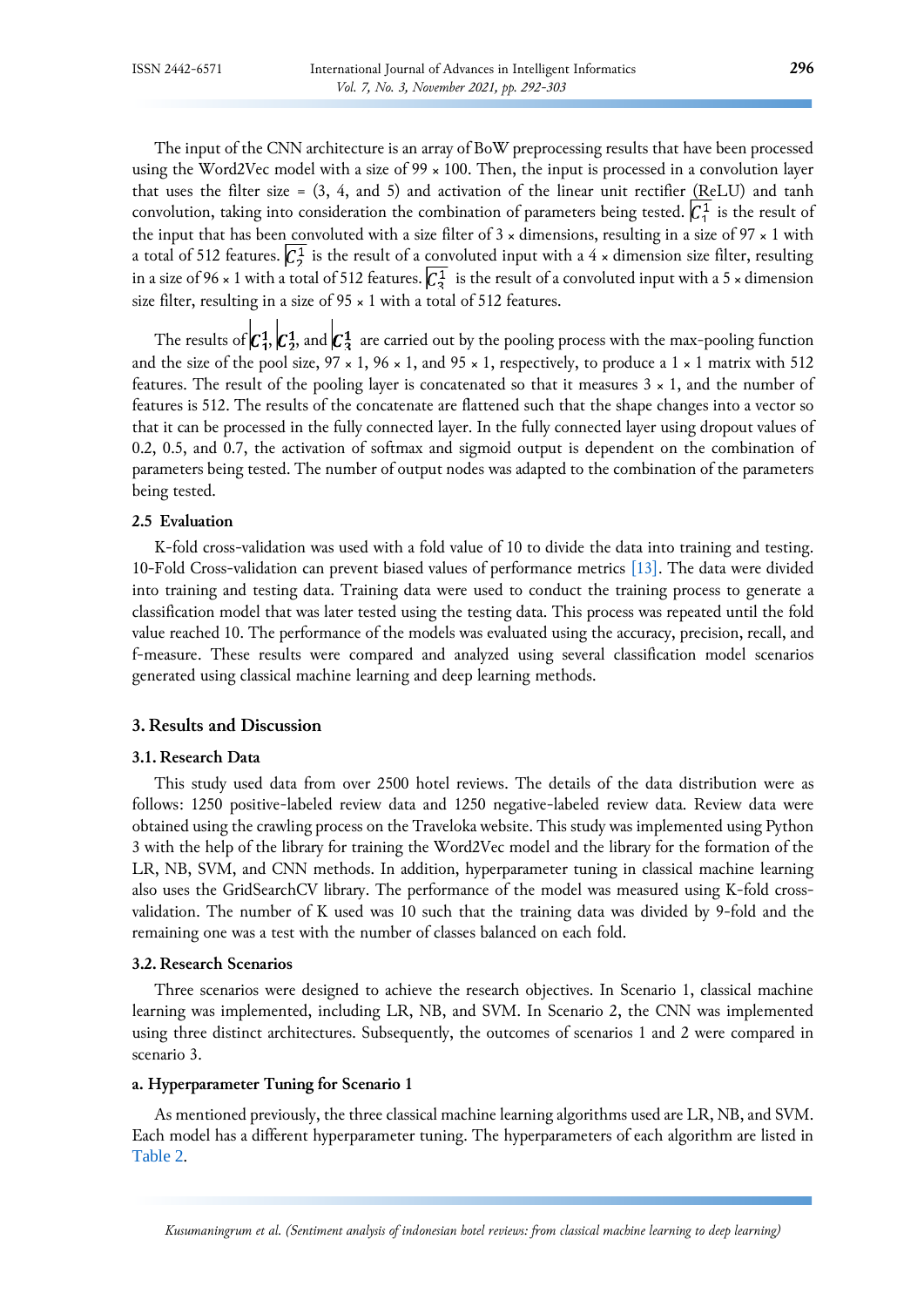<span id="page-5-0"></span>

|                   | LR                             | NB                |                          | <b>SVM</b>        |                                     |  |
|-------------------|--------------------------------|-------------------|--------------------------|-------------------|-------------------------------------|--|
| <i>Parameters</i> | Values of                      |                   | Values of                | <i>Parameters</i> | Values of                           |  |
|                   | Parameter                      | <b>Parameters</b> | Parameter                |                   | Parameter                           |  |
| solver            | newton-cg,<br>lbfgs, liblinear | var smoothing     |                          | kernel            | polynomial, rbf,<br>sigmoid, linear |  |
| penalty           | none, 11, 12,<br>elasticnet    |                   | Log space $(0, -9, 100)$ | gamma             | 1, 0.1, 0.01,<br>0.001, 0.0001      |  |
|                   | 0.1, 1, 10, 100,<br>1000       |                   |                          |                   | 0.1, 1, 10, 100,<br>1000            |  |

| Table 2. Hyperparameters of Classical Machine Learning |  |  |  |  |
|--------------------------------------------------------|--|--|--|--|
|--------------------------------------------------------|--|--|--|--|

# **b. Hyperparameter Tuning for Scenario 2**

As previously stated, the CNN was implemented using three distinct architectures. Each architecture has a different hyperparameter tuning. The hyperparameters of each architecture are listed in [Table 3](#page-5-1).

<span id="page-5-1"></span>

|                             | Architecture 1                |                             | Architecture 2                |                             | Architecture 3                |
|-----------------------------|-------------------------------|-----------------------------|-------------------------------|-----------------------------|-------------------------------|
| Parameters                  | <i>Values of</i><br>Parameter | Parameters                  | <i>Values of</i><br>Parameter | <i>Parameters</i>           | <i>Values of</i><br>Parameter |
| dropout                     | 0.2, 0.5, 0.7                 | dropout                     | 0.2, 0.5, 0.7                 | dropout                     | 0.2, 0.5, 0.7                 |
| convolutional<br>activation | ReLU, Tanh                    | convolutional<br>activation | ReLU, Tanh                    | convolutional<br>activation | ReLU, Tanh                    |
| output activation           | sigmoid                       | output activation           | sigmoid,<br>softmax           | output activation           | sigmoid,<br>softmax           |
| optimizer                   | SGD                           | optimizer                   | SGD                           | optimizer                   | Adam                          |
| number of outputs           | one node                      | number of outputs           | two nodes                     | number of outputs           | two nodes                     |

**Table 3.** Hyperparameters of CNN

#### **3.3. Results and Analysis**

# **a. Scenario 1**

In scenario 1, the test results for hyperparameter tuning using the GridSearchCV library are listed in [Table 4](#page-5-2). The best model of the LR method was obtained when using newton-cg for the solver parameter, l2 for the penalty, and C with a value of 100, resulting in a 54.4% of accuracy. Meanwhile, the best model of the NB method was obtained when using var smoothing with a value of 0.285, resulting in a 53.8% of accuracy. And lastly, the best model of the SVM method was obtained when using the rbf kernel, gamma value 1, and C with a value of 1000, resulting in a 54.2% of accuracy. LR is the optimal model in scenario 1, as evident from its accuracy, precision, recall, and f-measure when compared to NB and SVM.

|  |  |  |  | Table 4. Test Results in Scenario 1 |  |
|--|--|--|--|-------------------------------------|--|
|--|--|--|--|-------------------------------------|--|

<span id="page-5-2"></span>

| <b>Methods</b> | Accuracy | Precision | Recall | <b>F-Measure</b> | <b>Best Parameters</b>                        |
|----------------|----------|-----------|--------|------------------|-----------------------------------------------|
| LR             | 54.4%    | 55%       | 54%    | 54%              | Solver: 'newton-cg'; Penalty: '12';<br>C: 100 |
| NB             | 53.8%    | 54%       | 52%    | 47%              | Var_smoothing: 0.285                          |
| <b>SVM</b>     | 54.2%    | 54%       | 53%    | 52%              | Kernel: 'rbf'; Gamma: 1; C: 1000              |

# **b. Scenario 2**

In Scenario 2, the test results for hyperparameter tuning are listed in [Table 5](#page-6-0). For Architecture 1 (CNN 1), the highest accuracy was 95.68%. This value was obtained by using a dropout value of 0.2 and the activation of the Tanh convolution. Meanwhile, the highest accuracy for Architecture 2 (CNN 2)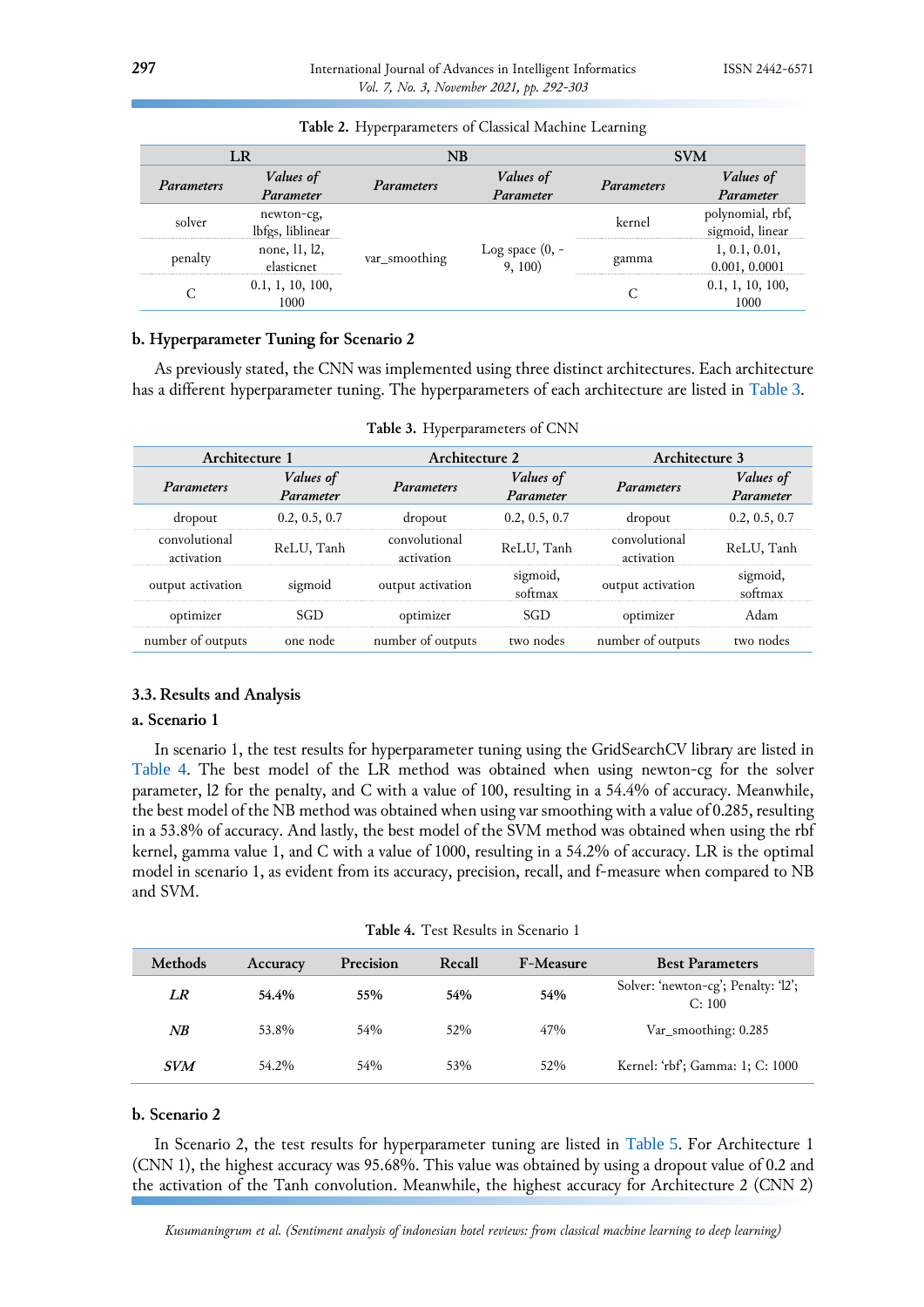was 94.08%, which was obtained using a 0.2 dropout value, Tanh convolution activation, and softmax output activation. Lastly, the highest accuracy for Architecture 3 (CNN 3) was 98.08%. This value was obtained using a dropout value of 0.2, the Tanh convolution's activation, and the softmax output's activation.

<span id="page-6-0"></span>

| <b>Methods</b>   | Accuracy | Precision | Recall | <b>F-Measure</b> | <b>Best Parameters</b>                                                                                                  |
|------------------|----------|-----------|--------|------------------|-------------------------------------------------------------------------------------------------------------------------|
| CNN1             | 95.68%   | 95.72%    | 95.68% | 95.68%           | Dropout: $0.2$<br>Conv. Activation: Tanh<br>Output activation: Sigmoid<br>Optimizer: SGD<br>Number of outputs: one node |
| CNN <sub>2</sub> | 94.08%   | 94.48%    | 94.08% | 94.07%           | Dropout: 0.2<br>Conv. Activation: Tanh<br>Output activation: Sigmoid<br>Optimizer: SGD<br>Number of outputs: two nodes  |
| CNN3             | 98.08%   | 98.09%    | 98.08% | 98.08%           | Dropout: 0.2<br>Conv. Activation: Tanh<br>Output activation: Softmax<br>Optimizer: Adam<br>Number of outputs: two nodes |

**Table 5.** Test Results in Scenario 2

The effect of changing the CNN parameter on the performance evaluation values (accuracy, precision, recall, and f-measure) is described in further detail.

1) Effect of Dropout on Performance Evaluation Values

Based on the graph in [Fig.](#page-6-1) 3, it can be concluded that dropout is directly proportional to the performance evaluation values, whereby the greater the dropout, the smaller the performance evaluation values obtained. This is due to the fact that the greater the dropout value, the more units are wasted, such that more semantic meaning of the text is lost.

<span id="page-6-1"></span>

**Fig. 3.** Effect of Dropout on Performance Evaluation Values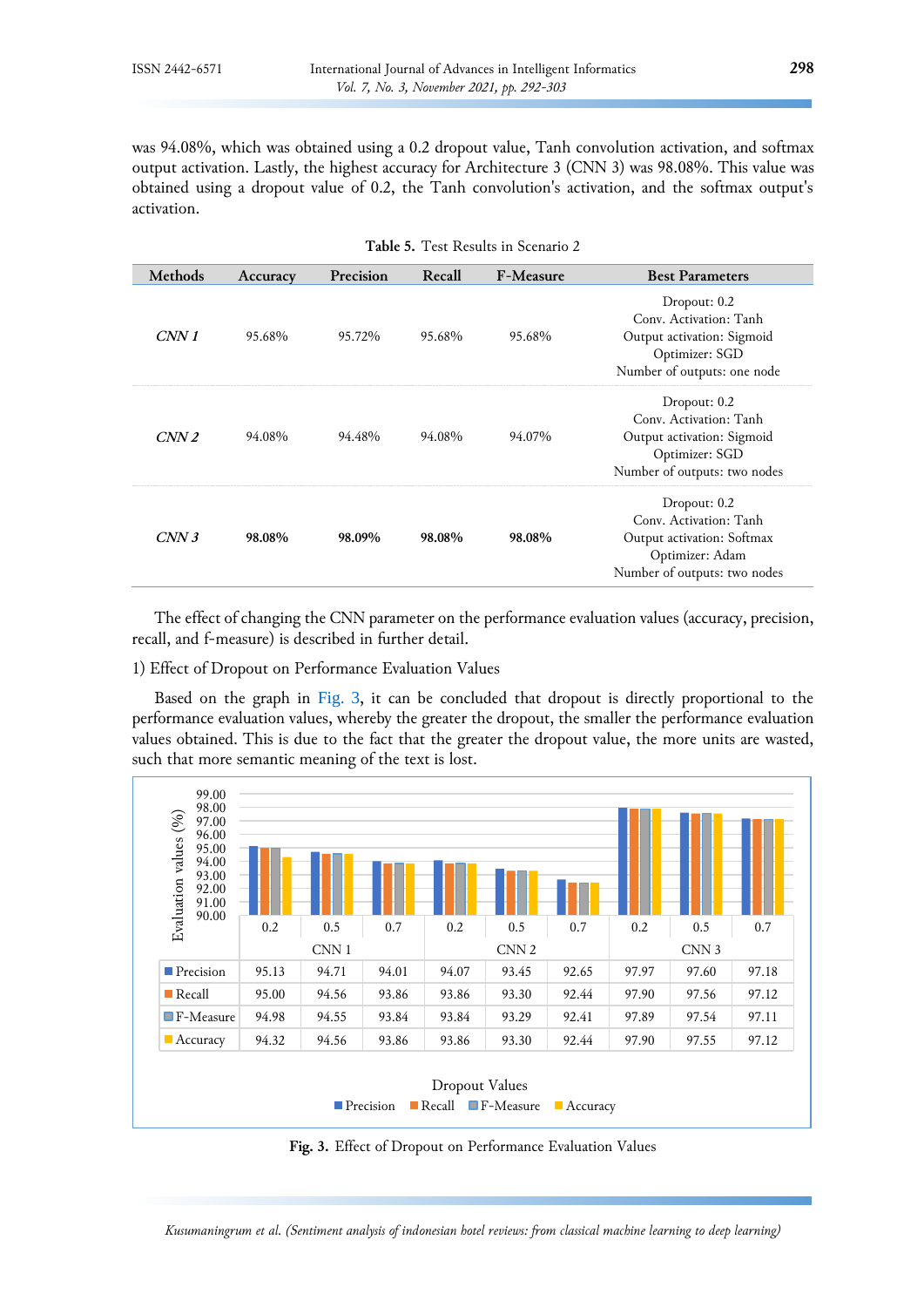2) Effect of Convolution Activation on Performance Evaluation Values

[Fig. 4](#page-7-0) shows that Tanh generates better performance evaluation values when compared to ReLU. This is due to the fact that ReLU turns off several units by giving a function gradient = 0 so that when updating the weight, it is less than optimal.

<span id="page-7-0"></span>

**Fig. 4.**Effect of Convolution Activation on Performance Evaluation Values

# 3) Effect of Output Activation on Performance Evaluation Values

Based on the graph in [Fig.](#page-7-1) 5, it is evident that the performance evaluation values from the activation of the softmax output are better than sigmoid. This is since softmax is better at classifying multiclassification than binary classification, whereas CNN's 2 and 3 use multiple output nodes (2).

<span id="page-7-1"></span>

**Fig. 5.** The Effect of Output Activation on Performance Evaluation Values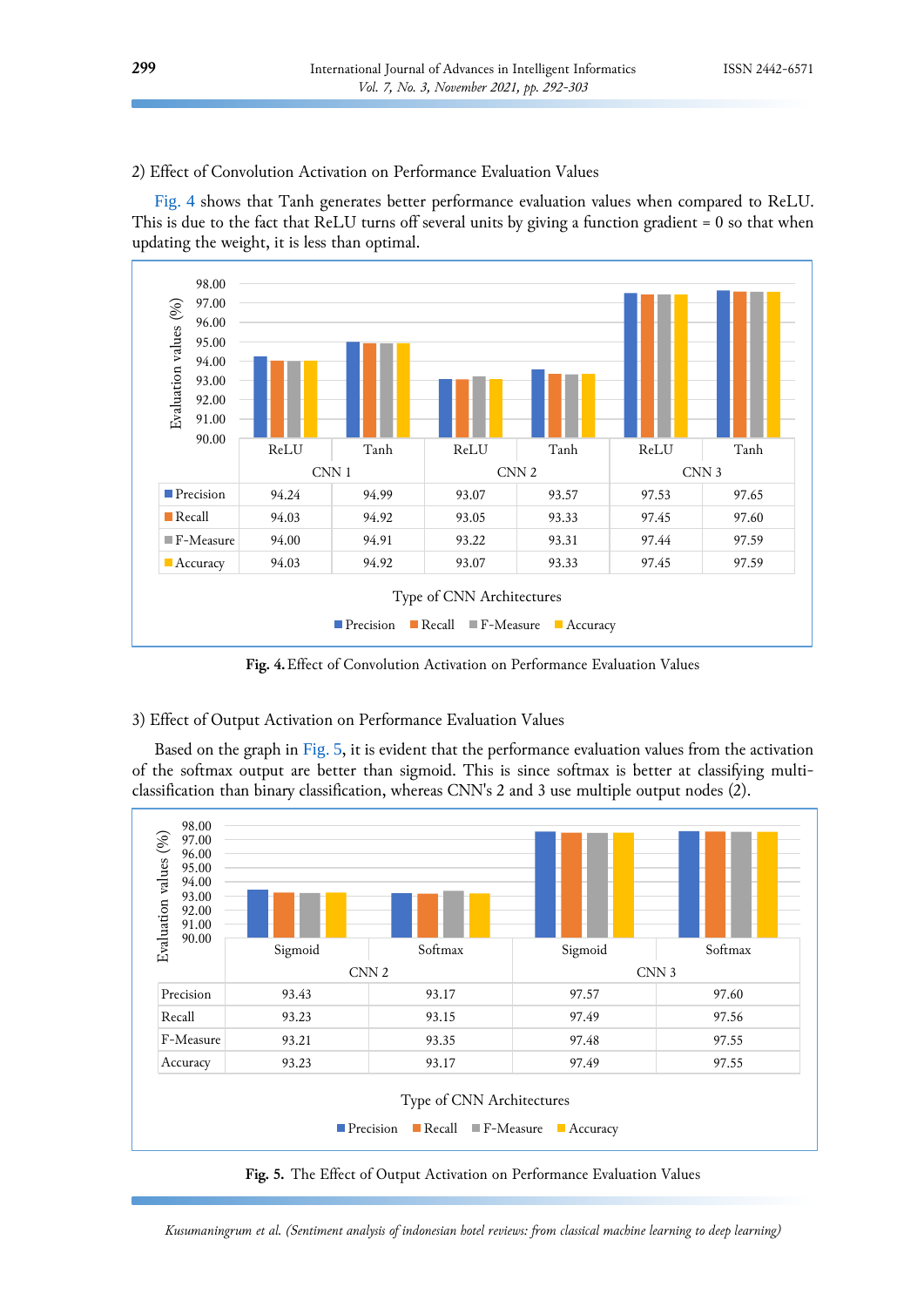# **c. Scenario 3**

Based on the best performance evaluation values from scenarios 1 and 2, it can be concluded that CNN 3 produces a higher performance evaluation value than LR. This proves that the deep learning method outperforms classical machine learning in the sentiment classification task of hotel reviews in Indonesian because deep learning methods learn deeper during the mapping of raw input data into feature representation by utilizing a layered algorithmic structure. This comparison is presented in [Table](#page-8-0)  [6](#page-8-0). Classical machine learning produces imperfect results due to the method's incomplete or too many features.

| Table 6. Test Results in Scenario 3 |  |  |  |  |  |
|-------------------------------------|--|--|--|--|--|
|-------------------------------------|--|--|--|--|--|

<span id="page-8-0"></span>

|                   | <b>Methods</b> | Accuracy | <b>Precision</b> | Recall | <b>F-Measure</b> |
|-------------------|----------------|----------|------------------|--------|------------------|
| <i>Scenario 1</i> |                | 54.4%    | 55%              | 54%    | 54%              |
| <i>Scenario 2</i> | CNN 3          | 98.08%   | 98.09%           | 98.08% | 98.08%           |

Furthermore, CNN 3's Performance evaluation in terms of polarity, which is positive or negative, is presented in [Table 7.](#page-8-1) It can be seen that negative reviews have better recall and f-measure values than positive reviews, although they are not too far away. This shows that negative reviews tend to be well predicted by this model. Some misclassifications occur in reviews that have a balanced comparison of words containing positive and negative meanings, such as "Old hotel, spacious rooms, standard cleanliness only" ("*Hotel tua, kamar luas, kebersihan standar saja*"), "Good only for cleanliness can be improved" ("*Bagus cuma untuk kebersihan bisa ditingkatkan*"), "Strategic hotel location. Quite comfortable and clean, only the room is relatively small." ("*Lokasi hotel strategis. Lumayan nyaman dan bersih, cuman ruangannya relatif kecil*"). Therefore, further research can be developed by adding a neutral class.

**Table 7.** CNN 3's Performance evaluation in terms of polarity

<span id="page-8-1"></span>

|          | Precision | Recall | <b>F-Measure</b> | Accuracy |
|----------|-----------|--------|------------------|----------|
| Positive | 98.18%    | 97.92% | 98.04%           |          |
| Negative | 98%       | 98.24% | 98.11%           | 98.08%   |
| Average  | 98.09%    | 98.08% | 98.08%           |          |

# **4. Conclusion**

This study centered on measuring the efficacy of a CNN at sentiment analysis when compared to classical machine learning algorithms, such as LR, NB, and SVM, using the Word2Vec model. Based on the test results presented, it can be concluded that the CNN deep learning method outperforms the classical machine learning method with an accuracy of 98.08%. This is attributable to deep learning methods that learn deeper during the mapping of raw input data into feature representation by utilizing a layered algorithmic structure, whereas classical machine learning generates imperfect results because of incomplete or too many features generated by the method. The best parameters of the CNN model architecture were obtained using a dropout value of 0.2, activation of the Tanh convolution, activation of softmax output, and Adam's optimizer. This is because a dropout value close to 0 gives better accuracy than a dropout value close to 1; the higher the dropout value, the more units are wasted such that the greater semantic meaning of the text is wasted. As a result, the activation of the convolution Tanh provides a better average value of accuracy compared to the activation of the ReLU convolution when using the stochastic gradient descent (SGD) optimizer. Adam's optimizer is able to improve the accuracy of the SGD optimizer by 4% because Adam generates satisfactory results in practice and is advantageous when compared to other stochastic optimization methods. Furthermore, an increase in the number of output nodes from one node to two nodes can improve the accuracy by 2.4%. This is due to the fact that the greater the number of nodes in the CNN method, the better it is at updating weights that affect the accuracy of the prediction. The use of softmax activation gives better results at the two output nodes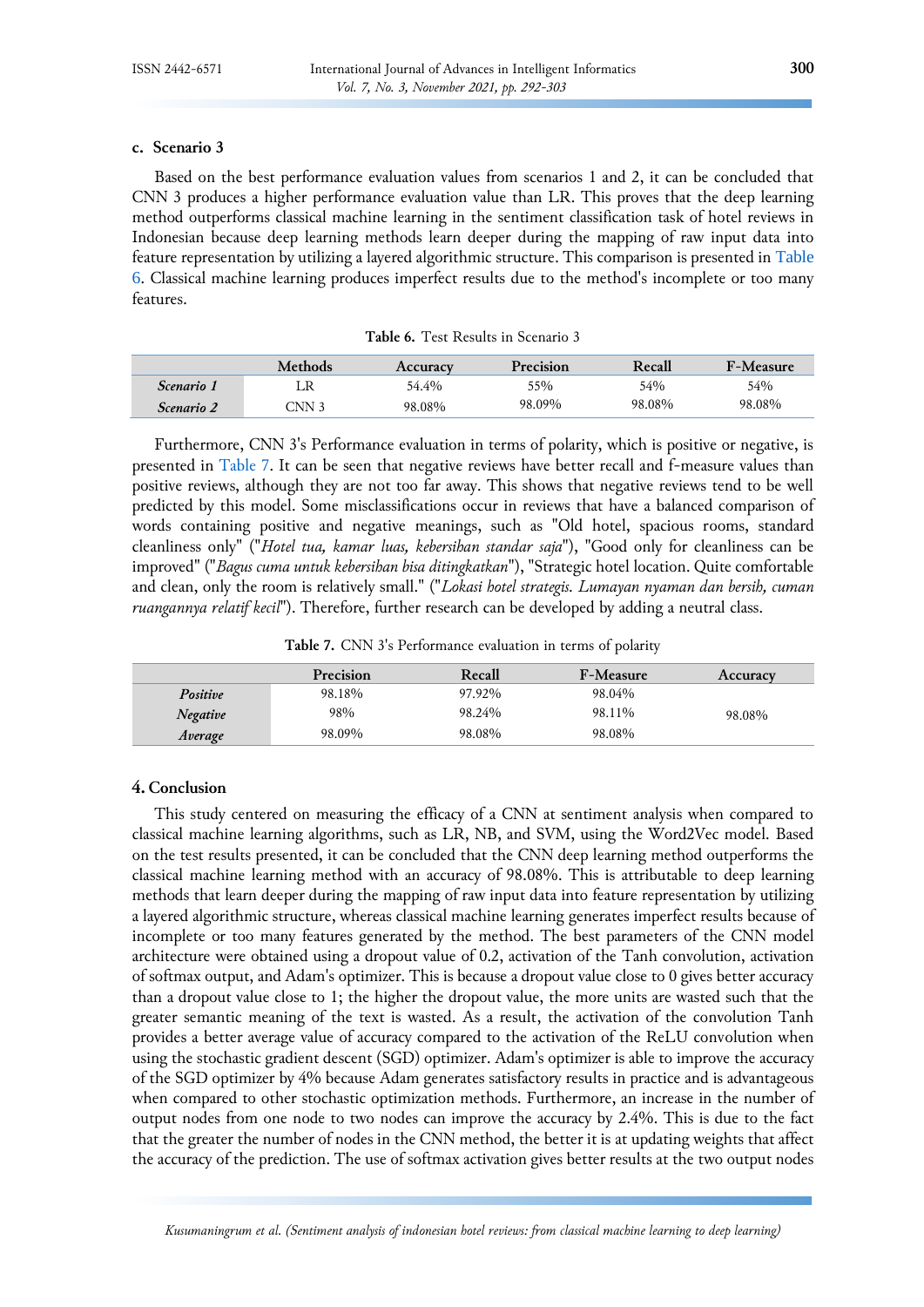because the formula divides by 1 so that the results range from 0 to 1; therefore, the results are more realistic and are well suited for multi-class classification.

# **Acknowledgment**

The authors thank the Directorate of Research and Development, under the Ministry of Research and Technology/National Agency for Research and Innovation, Indonesia, for supporting this research.

# **Declarations**

**Author contribution.** All authors contributed equally to the main contributor to this paper. All authors read and approved the final paper.

**Funding statement.** This work was supported by the Directorate of Research and Development, under the Ministry of Research and Technology/National Agency for Research and Innovation, Indonesia [grant number 257-20/UN7.6.1/PP/2021].

**Conflict of interest.** The authors declare no conflict of interest.

**Additional information.** No additional information is available for this paper.

### **References**

- <span id="page-9-0"></span>[1] N. Akhtar, N. Zubair, A. Kumar, and T. Ahmad, "Aspect based Sentiment Oriented Summarization of Hotel Reviews," in *Procedia Computer Science*, 2017, vol. 115, pp. 563–571, doi: [10.1016/j.procs.2017.09.115.](https://doi.org/10.1016/j.procs.2017.09.115)
- <span id="page-9-1"></span>[2] D. Anand and D. Naorem, "Semi-supervised Aspect Based Sentiment Analysis for Movies Using Review Filtering," in *Procedia Computer Science*, 2016, vol. 84, pp. 86–93, doi: [10.1016/j.procs.2016.04.070.](https://doi.org/10.1016/j.procs.2016.04.070)
- <span id="page-9-2"></span>[3] E. Wahyudi and R. Kusumaningrum, "Aspect Based Sentiment Analysis in E-Commerce User Reviews Using Latent Dirichlet Allocation (LDA) and Sentiment Lexicon," in *2019 3rd International Conference on Informatics and Computational Sciences (ICICoS)*, 2019, pp. 1–6, doi: [10.1109/ICICoS48119.2019.8982522.](https://doi.org/10.1109/ICICoS48119.2019.8982522)
- <span id="page-9-3"></span>[4] Rahul, V. Raj, and Monika, "Sentiment Analysis on Product Reviews," in *2019 International Conference on Computing, Communication, and Intelligent Systems (ICCCIS)*, 2019, pp. 5–9, doi: [10.1109/ICCCIS48478.2019.8974527.](https://doi.org/10.1109/ICCCIS48478.2019.8974527)
- <span id="page-9-4"></span>[5] Indriati, A. Kusyanti, and D. Zakia, "Sentiment Analysis in the Mobile Application Review Document Using the Improved K-Nearest Neighbor Method," in *2019 International Conference on Sustainable Information Engineering and Technology (SIET)*, 2019, pp. 332–337, doi[: 10.1109/SIET48054.2019.8986037.](https://doi.org/10.1109/SIET48054.2019.8986037)
- <span id="page-9-5"></span>[6] F. R. Saputra Rangkuti, M. A. Fauzi, Y. A. Sari, and E. D. L. Sari, "Sentiment Analysis on Movie Reviews Using Ensemble Features and Pearson Correlation Based Feature Selection," Nov. 2018, doi: [10.1109/SIET.2018.8693211.](https://doi.org/10.1109/SIET.2018.8693211)
- <span id="page-9-6"></span>[7] I. P. Windasari and D. Eridani, "Sentiment analysis on travel destination in Indonesia," in *2017 4th International Conference on Information Technology, Computer, and Electrical Engineering (ICITACEE)*, 2017, pp. 276–279, doi: [10.1109/ICITACEE.2017.8257717.](https://doi.org/10.1109/ICITACEE.2017.8257717)
- <span id="page-9-7"></span>[8] R. A. Laksono, K. R. Sungkono, R. Sarno, and C. S. Wahyuni, "Sentiment Analysis of Restaurant Customer Reviews on TripAdvisor using Naïve Bayes," in *2019 12th International Conference on Information Communication Technology and System (ICTS)*, 2019, pp. 49–54, doi: [10.1109/ICTS.2019.8850982.](https://doi.org/10.1109/ICTS.2019.8850982)
- <span id="page-9-8"></span>[9] R. Moraes, J. F. Valiati, and W. P. Gavião Neto, "Document-level sentiment classification: An empirical comparison between SVM and ANN," *Expert Systems with Applications*, vol. 40, no. 2, pp. 621–633, Feb. 2013, doi: [10.1016/j.eswa.2012.07.059.](https://doi.org/10.1016/j.eswa.2012.07.059)
- <span id="page-9-9"></span>[10]A. Tripathy, A. Anand, and S. K. Rath, "Document-level sentiment classification using hybrid machine learning approach," *Knowledge and Information Systems*, vol. 53, no. 3, pp. 805–831, Dec. 2017, doi: [10.1007/s10115-017-1055-z.](https://doi.org/10.1007/s10115-017-1055-z)
- <span id="page-9-10"></span>[11] P. F. Muhammad, R. Kusumaningrum, and A. Wibowo, "Sentiment Analysis Using Word2vec and Long Short-Term Memory (LSTM) for Indonesian Hotel Reviews," in *Procedia Computer Science*, 2021, vol. 179, pp. 728–735, doi: [10.1016/j.procs.2021.01.061.](https://doi.org/10.1016/j.procs.2021.01.061)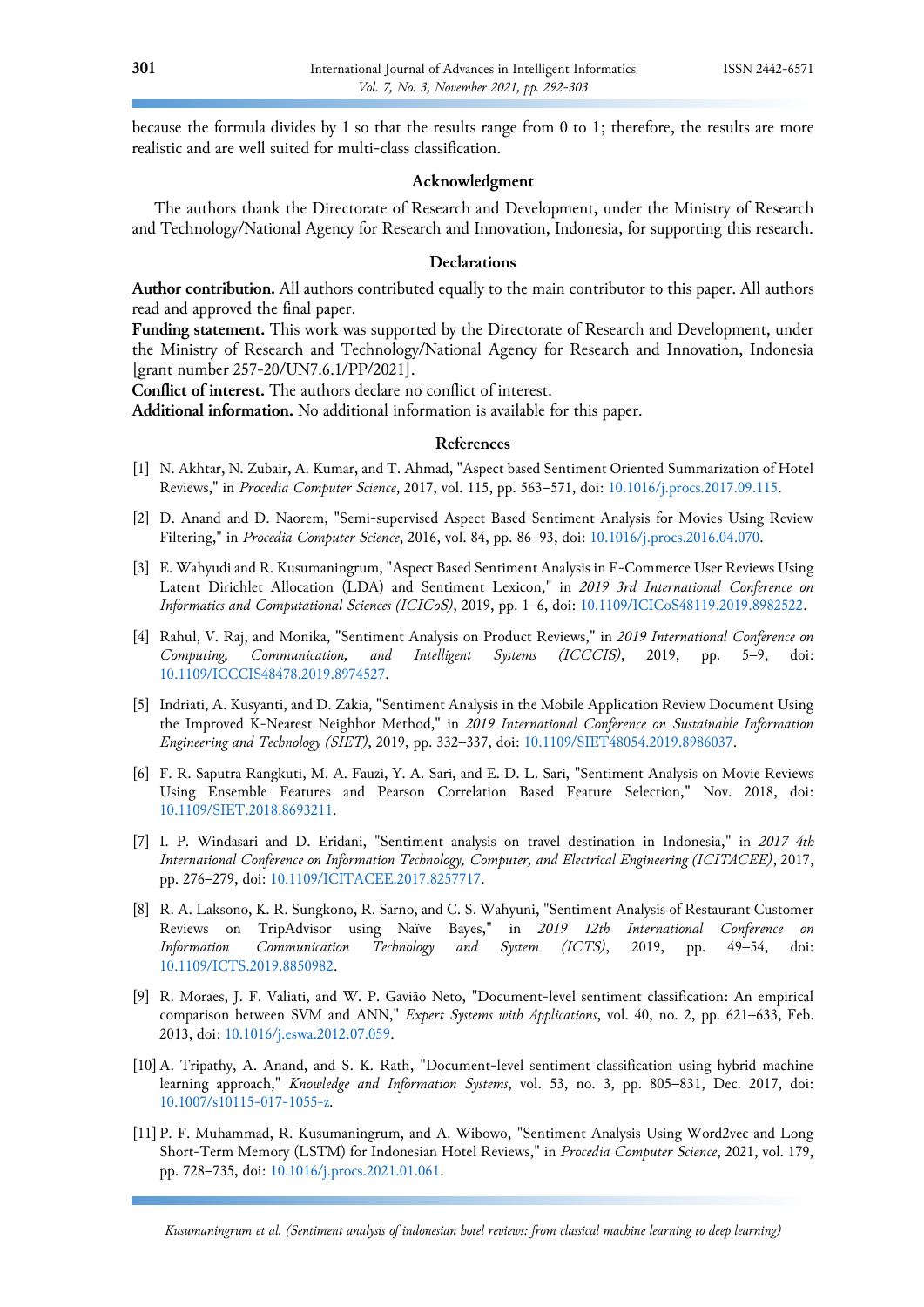- <span id="page-10-0"></span>[12]A. R. Naradhipa and A. Purwarianti, "Sentiment classification for Indonesian message in social media," Apr. 2012, doi: [10.1109/ICCCSN.2012.6215730.](https://doi.org/10.1109/ICCCSN.2012.6215730)
- <span id="page-10-1"></span>[13] S. Kurniawan, R. Kusumaningrum, and M. E. Timu, "Hierarchical Sentence Sentiment Analysis Of Hotel Reviews Using The Naïve Bayes Classifier," in *2018 2nd International Conference on Informatics and Computational Sciences (ICICoS)*, 2018, pp. 1–5, doi[: 10.1109/ICICOS.2018.8621748.](https://doi.org/10.1109/ICICOS.2018.8621748)
- <span id="page-10-2"></span>[14] N. Farra, E. Challita, R. A. Assi, and H. Hajj, "Sentence-Level and Document-Level Sentiment Mining for Arabic Texts," Dec. 2010, doi: [10.1109/ICDMW.2010.95.](https://doi.org/10.1109/ICDMW.2010.95)
- <span id="page-10-3"></span>[15]L. P. Manik *et al.*, "Aspect-Based Sentiment Analysis on Candidate Character Traits in Indonesian Presidential Election," Nov. 2020, doi: [10.1109/ICRAMET51080.2020.9298595.](https://doi.org/10.1109/ICRAMET51080.2020.9298595)
- <span id="page-10-4"></span>[16] S. Gojali and M. L. Khodra, "Aspect based sentiment analysis for review rating prediction," Aug. 2016, doi: [10.1109/ICAICTA.2016.7803110.](https://doi.org/10.1109/ICAICTA.2016.7803110)
- <span id="page-10-5"></span>[17]A. N. Azhar, M. L. Khodra, and A. P. Sutiono, "Multi-label Aspect Categorization with Convolutional Neural Networks and Extreme Gradient Boosting," Jul. 2019, doi: [10.1109/ICEEI47359.2019.8988898.](https://doi.org/10.1109/ICEEI47359.2019.8988898)
- <span id="page-10-6"></span>[18]D. I. Af'idah, R. Kusumaningrum, and B. Surarso, "Long Short Term Memory Convolutional Neural Network for Indonesian Sentiment Analysis towards Touristic Destination Reviews," in *2020 International Seminar on Application for Technology of Information and Communication (iSemantic)*, 2020, pp. 630–637, doi: [10.1109/iSemantic50169.2020.9234210.](https://doi.org/10.1109/iSemantic50169.2020.9234210)
- <span id="page-10-7"></span>[19]W. Satriaji and R. Kusumaningrum, "Effect of Synthetic Minority Oversampling Technique (SMOTE), Feature Representation, and Classification Algorithm on Imbalanced Sentiment Analysis," in *2018 2nd International Conference on Informatics and Computational Sciences (ICICoS)*, 2018, pp. 1–5, doi: [10.1109/ICICOS.2018.8621648.](https://doi.org/10.1109/ICICOS.2018.8621648)
- <span id="page-10-8"></span>[20] B. Y. Pratama and R. Sarno, "Personality classification based on Twitter text using Naive Bayes, KNN and SVM," in *2015 International Conference on Data and Software Engineering (ICoDSE)*, 2015, pp. 170–174, doi: [10.1109/ICODSE.2015.7436992.](https://doi.org/10.1109/ICODSE.2015.7436992)
- <span id="page-10-9"></span>[21]E. Lunando and A. Purwarianti, "Indonesian social media sentiment analysis with sarcasm detection," in *2013 International Conference on Advanced Computer Science and Information Systems (ICACSIS)*, 2013, pp. 195–198, doi: [10.1109/ICACSIS.2013.6761575.](https://doi.org/10.1109/ICACSIS.2013.6761575)
- <span id="page-10-10"></span>[22]A. Cahyadi and M. L. Khodra, "Aspect-Based Sentiment Analysis Using Convolutional Neural Network and Bidirectional Long Short-Term Memory," in *2018 5th International Conference on Advanced Informatics: Concept Theory and Applications (ICAICTA)*, 2018, pp. 124–129, doi: [10.1109/ICAICTA.2018.8541300.](https://doi.org/10.1109/ICAICTA.2018.8541300)
- <span id="page-10-11"></span>[23]A. Ilmania, Abdurrahman, S. Cahyawijaya, and A. Purwarianti, "Aspect Detection and Sentiment Classification Using Deep Neural Network for Indonesian Aspect-Based Sentiment Analysis," in *2018 International Conference on Asian Language Processing (IALP)*, 2018, pp. 62–67, doi: [10.1109/IALP.2018.8629181.](https://doi.org/10.1109/IALP.2018.8629181)
- <span id="page-10-12"></span>[24]A. Ligthart, C. Catal, and B. Tekinerdogan, "Systematic reviews in sentiment analysis: a tertiary study," *Artificial Intelligence Review*, Mar. 2021, doi: [10.1007/s10462-021-09973-3.](https://doi.org/10.1007/s10462-021-09973-3)
- <span id="page-10-13"></span>[25]R. P. Nawangsari, R. Kusumaningrum, and A. Wibowo, "Word2vec for Indonesian sentiment analysis towards hotel reviews: An evaluation study," in *Procedia Computer Science*, 2019, vol. 157, pp. 360–366, doi: [10.1016/j.procs.2019.08.178.](https://doi.org/10.1016/j.procs.2019.08.178)
- <span id="page-10-14"></span>[26] M. Mhatre, D. Phondekar, P. Kadam, A. Chawathe, and K. Ghag, "Dimensionality reduction for sentiment analysis using preprocessing techniques," in *2017 International Conference on Computing Methodologies and Communication (ICCMC)*, 2017, pp. 16–21, doi: [10.1109/ICCMC.2017.8282676.](https://doi.org/10.1109/ICCMC.2017.8282676)
- <span id="page-10-15"></span>[27]Y. A. Putra and M. L. Khodra, "Deep learning and distributional semantic model for Indonesian tweet categorization," in *2016 International Conference on Data and Software Engineering (ICoDSE)*, 2016, pp. 1–6, doi: [10.1109/ICODSE.2016.7936108.](https://doi.org/10.1109/ICODSE.2016.7936108)